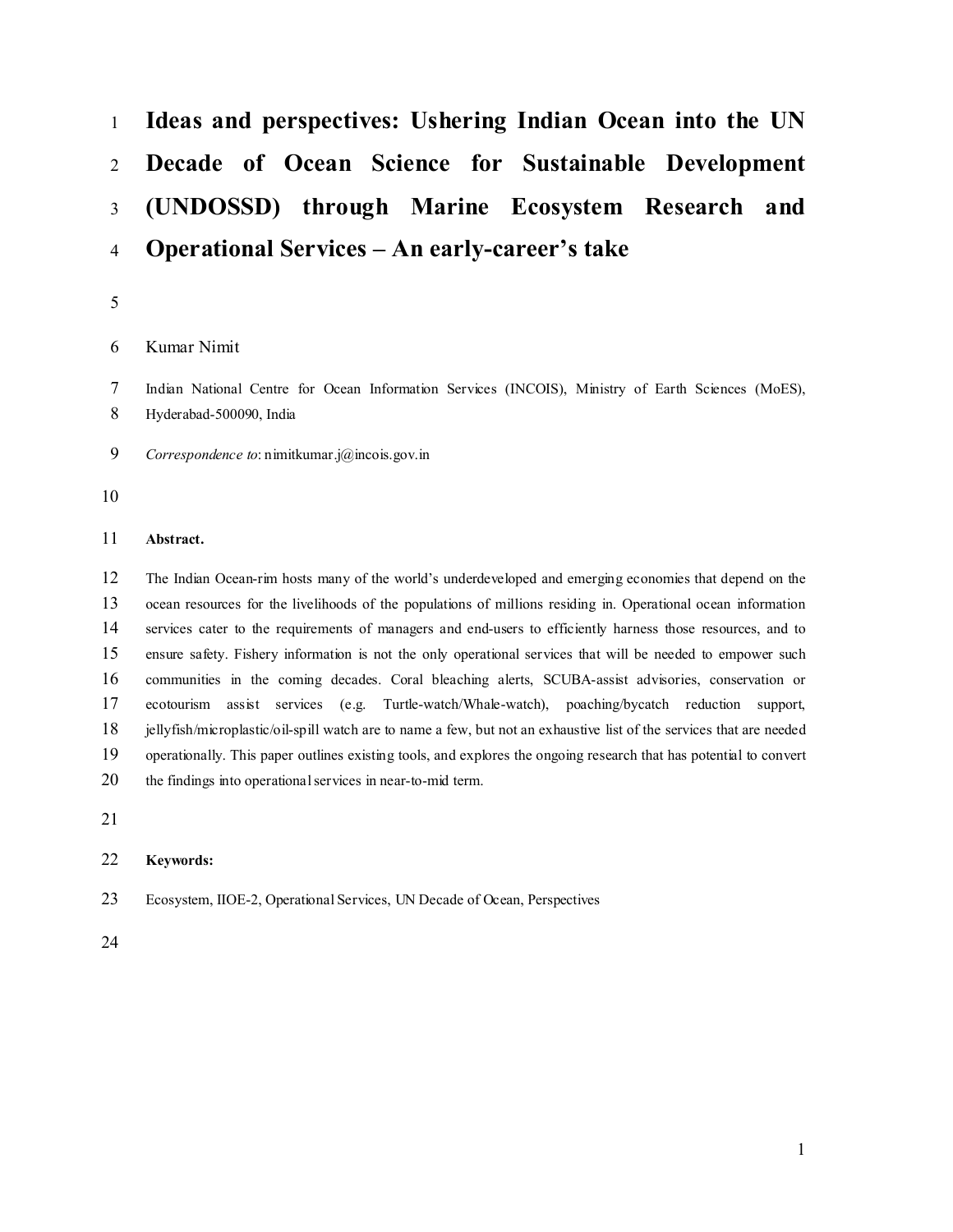## **1. Introduction**

 About a third of the world population reside in the Indian Ocean -rim (IOR) countries. This is projected to increase and may reach to 50% of the global populations by the year 2050 (Doyle, 2018); whose lives and livelihoods are inherently intertwined with the Indian Ocean and its dynamics. These countries have very diverse cultures and philosophies. Their financial capabilities vary widely and so do their aspirations and world- views. The IOR countries thus present a confluence of ideologies to a manager, with their vivid and vibrant demographics that have very different challenges and opportunities. Majority of the IOR countries have either expansive or stationary population pyramid profile, with limited land resources. Their nutritional and employment needs will have more reliance on the Indian Ocean in coming decades. Marine ecosystems are a promising source for the nourishment of populations and at the same time, are under more serious threats than ever before. As more people are brought up from the poverty, consumerism is poised to extend to larger parts of the population, which will create concerns for the health of the adjoining ocean ecosystems.

 The International Indian Ocean Expedition (IIOE) conducted during 1962-1965, was the first major attempt to study the Indian Ocean, its processes and diversity. It resulted into many multidisciplinary collaborations and gave birth to institutions such as National Institute of Oceanography (NIO) in India. The second IIOE (IIOE-2) was observed during 2015-20 commemorating five decades of the first IIOE, and witnessed even greater participation globally. It has been underlined on the onset IIOE-2 that, the Indian Ocean is one of the relatively poorly studied oceans of the world (Hood et al., 2016). It is thus important to ensure that the resources from this unique (land-locked from the north) ocean are harnessed in harmony with sustainability, and with the equal opportunities. For the successful planning and execution, it is imperative for the resource managers to have community participation (Martini et al., 2017). Hence, it is especially important for the IOR countries to chart the right path at the eve of the United Nations Decade of Ocean Science for Sustainable Development (UNDOSSD, 2021-2030).

 Advancement of geosciences in last century has provided us many tools to cope with the changing environment and associated challenges. The role of providing such insights in the twenty first century is shifting to operational oceanography (OSOS, 2019). Operational oceanography is defined as systematic and sustained ocean observations which are converted into outputs as per the stakeholder/user requirements; using the scientific research done in the development of those outputs. Operational ocean services are the mechanism through which these outputs are disseminated effectively (often, in real-time or near real-time) and feedbacks are collected on users' experience and needs (Fig.01). Robust combination of observations and modelling, artificial intelligence, effective tools of interpretation and user-friendly dissemination of information can change millions of lives dependent on the oceans. This paper hypothesizes that the best possible approach to win the community attention (and to invoke the responsible ownership of the resources) is to engage the communities with the operational ecosystem related services. Further, this paper explores the regional needs and solutions based on presently available data and technologies.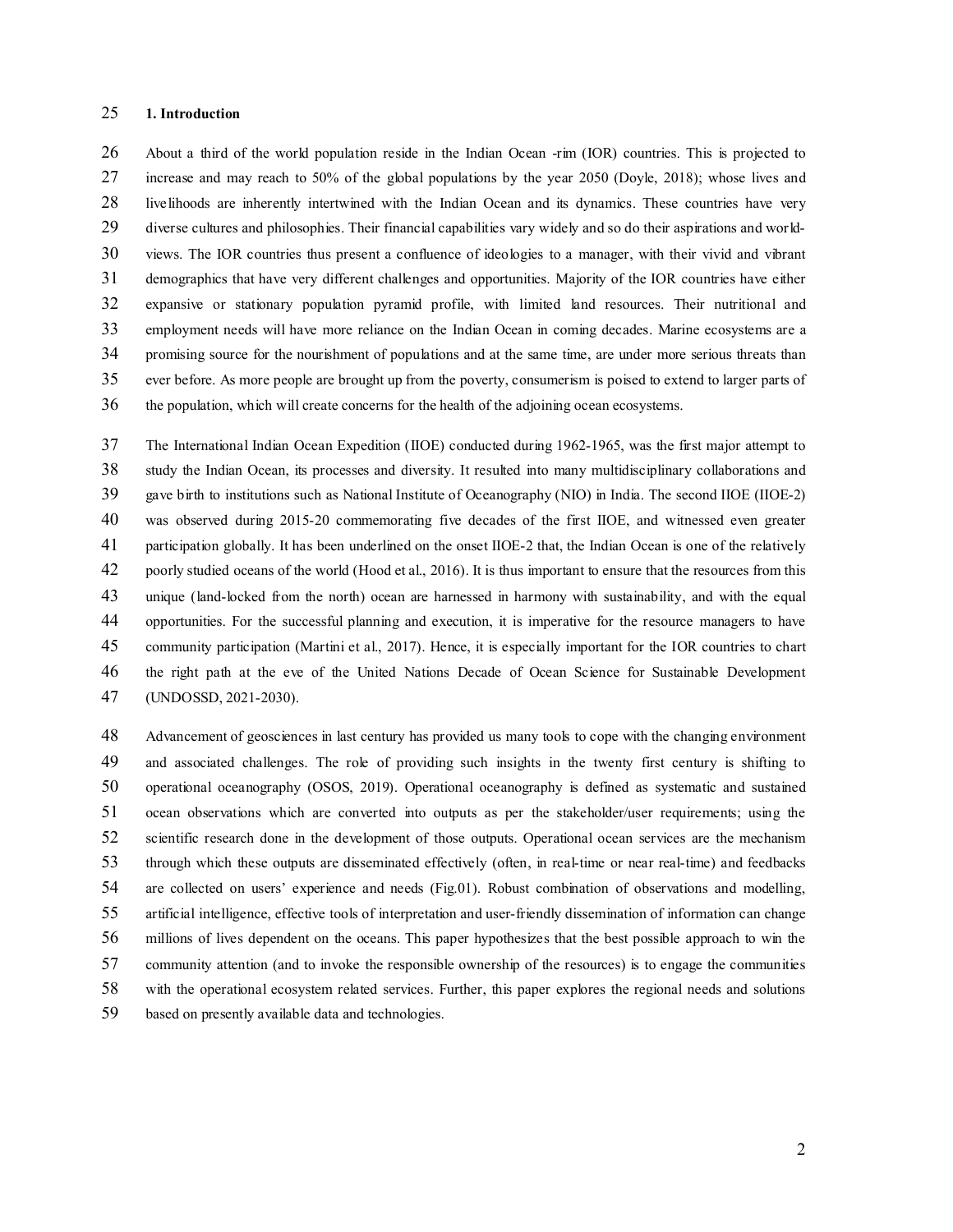#### **2. Marine Ecosystem Research and operational Services (MERS)**

The marine ecosystem related operational ocean information and forecasts services (or products as a service)

can be grouped into three major categories based on their prime objectives. The first type of services is related

to resource management, conservation and support to livelihood. The second type comprises of services that

deal with threats to the ecosystem. The third group is of the solutions for community engagement and

dissemination.

2.1 Services to cater resource management, conservation and livelihood

 Under the decadal initiative, the UN Sustainable Development Goal (SDG)-14 (Life below water) will receive significant attention, which heavily relies on remote sensing data in general and in particular, on Ocean Color (OC) observations. In the late 90's, the OC science achieved operational status (after a decade long hiatus post- CZCS era) due to adequate satellite coverage. Since then researchers have made extensive use of these data despite often encountering spatial (clouds and sun-glint), temporal (daily once, daytime only coverage) or spectral (fixed, limited bands) limitations. The applications range wide from fisheries and aquaculture to Harmful Algal Bloom monitoring to estimating productivity and carbon budgeting (Wilson, C., 2011). However, there are limitations with regard to predictability of the base of the food pyramid itself. There are global products for primary production such as Vertically Generalized Productivity Model that are developed with relatively low observations of the Photosynthesis-Irradiance parameters from the Indian Ocean. It is thus very important for the IOR countries to have regional Primary Productivity models for operational applications. This could be taken up as a priority during the UNDOSSD.

 This decade is chiefly important due to the planned launch of an operational hyperspectral mission named PACE (Plankton, Aerosol, Cloud, ocean Ecosystem), by NASA (National Aeronautics and Space 81 Administration, USA) in the early 2020's. A hyperspectral sensor scans oceans with high-resolution of as much as 1nm wavelength for the entire visible spectrum, that enables the researchers to begin a new era in the OC 83 sciences due to its potential of developing a plethora of applications. This includes but is not limited to better resolving phytoplankton functional types, fishery resource management and ecosystem health monitoring. The latter is more important especially for the second type of services and is discussed in detail in a subsequent section.

 At the same time, the temporal limitations seem to be mitigated through various approaches such as using the Day-Night Band data or OC data from the geostationary orbit such as Geostationary Ocean Color Imager (Miller et al., 2013; Ruddick et al., 2014). When OC science follows the footsteps of other satellite types, we may also have a "swarm" of nano-satellites or cubesats – further improving temporal and up to some extent, spatial coverage as well. This however needs to be rightly balanced with the concerns of overcrowding the 92 orbits and associated complexities (Bruinsma et al., 2021). Studies are required to shed light on the fate of ocean observations platforms (chiefly, drifting platforms) and setting up best-practices, to minimize their contribution to marine debris. Placement of HICO (Hyperspectral Imager for Coastal Ocean) on International Space Station (ISS) reminds us that the OC science may not be limited to satellite remote sensing in coming decades (Huemmrich et al., 2017). Validations, sampling protocols, inter-comparison exercises and training for all of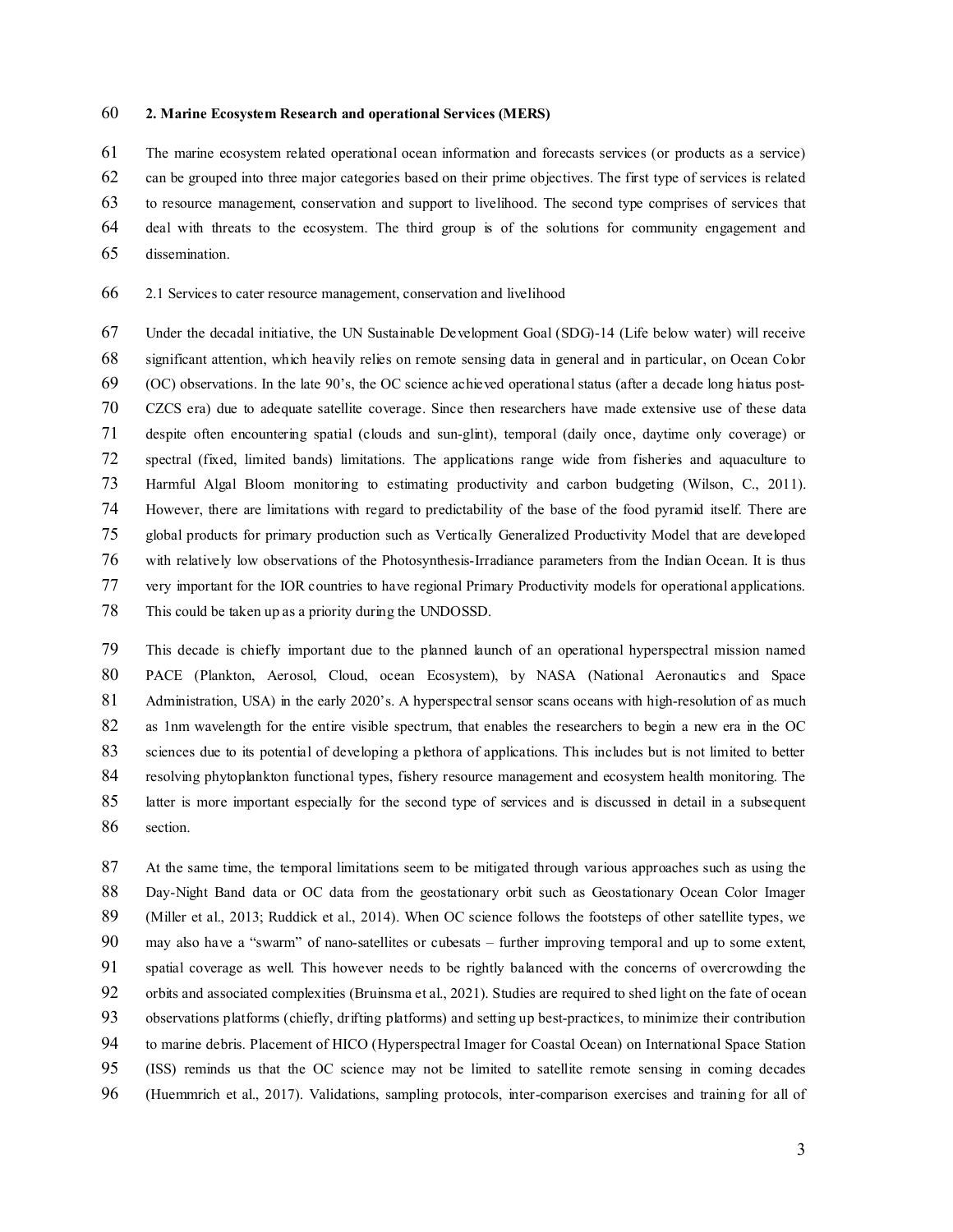these will be needed. Modelers are putting efforts to assimilate data products into numerical models or, making

use of surface information for better resolving subsurface characteristics. Others strive for carbon, or heat-

budgeting. With more than two decades of uninterrupted observations, (applying the rule of thumb of minimum

100 30 years' time-series) we are a few years away of making use of OC data for climate applications.

 There are some proven (e.g. telemetry) and emerging (e.g. eDNA) tools that can help researchers for the services related to higher trophic levels (Costa et al., 2010; Stat et al., 2017). These tools are very useful in providing vital information habitat utilization, migration, environmental preferences and presence-absence analysis. The research can then support the operational services that cater to sustainable resource management, prevention of bycatch or help reduce accidental mortality. TurtleWatch advisory by NOAA (National Oceanic and Atmospheric Administration, USA), is the best suited example for the majority of the Indian Ocean 107 countries (Howell et al., 2015). Other species for which such products are very much needed in the operational mode are Cetaceans, Sharks and marine mammals.

 The operational services that can predict the movement and presence of these animals are required for conservation authorities who can then effectively design protected areas, do better marine spatial planning or monitor potential hotspots for poaching or IUU (Illegal, Unreported and Unregulated) fishing. Additionally these can also support the ecotourism (e.g. WhaleWatch) as an alternate livelihood for the fishermen that face capture fishery as a less lucrative occupation. Ecotourism needs support from operational services monitoring of mangroves and corals as well. Innovative ideas that put together existing observations and forecasts (e.g. water clarity from OC satellite data, currents and wave-height forecasts from numerical model simulations, and coral health i.e., no-bleaching/stress alert with the help of satellite-based SST), and generate novel products (e.g., SCUBA-buddy advisories), will support dive operators in many of the IOR-countries, especially the SIDS (Small Island Developing States). Mariculture (open ocean cage culture) is emerging as another area of livelihood as an alternate to the capture fishery and is poised to be more feasible at wider areas with newer designs of submerged cages (Korsøen et al., 2012).

 Acoustics is another tool that can support development of operational services for various stakeholders. Acoustic telemetry is useful for the species to which satellite telemetry isn't suitable due to various reasons (Crossin et al., 2017), whereas the field of bioacoustics has been furthered into many sub-branches. The estimation of zooplankton biomass with the help of acoustic backscatter isn't only limited to moored buoys and these techniques have transcended to AUVs (Autonomous Underwater Vehicles), aptly called zooglider (Ohman et al., 2019). Such surveys are vital for zooplankton and ichthyoplankton distribution monitoring, and for ecosystem models that would connect the regional PP products to the higher trophic levels. Bioacoustics is also used for monitoring the marine animals' movements by listening to the underwater sounds, often through Passive Acoustic Monitoring (PAM), which would be one of the less intrusive ways of study (Brwoning et al., 2017).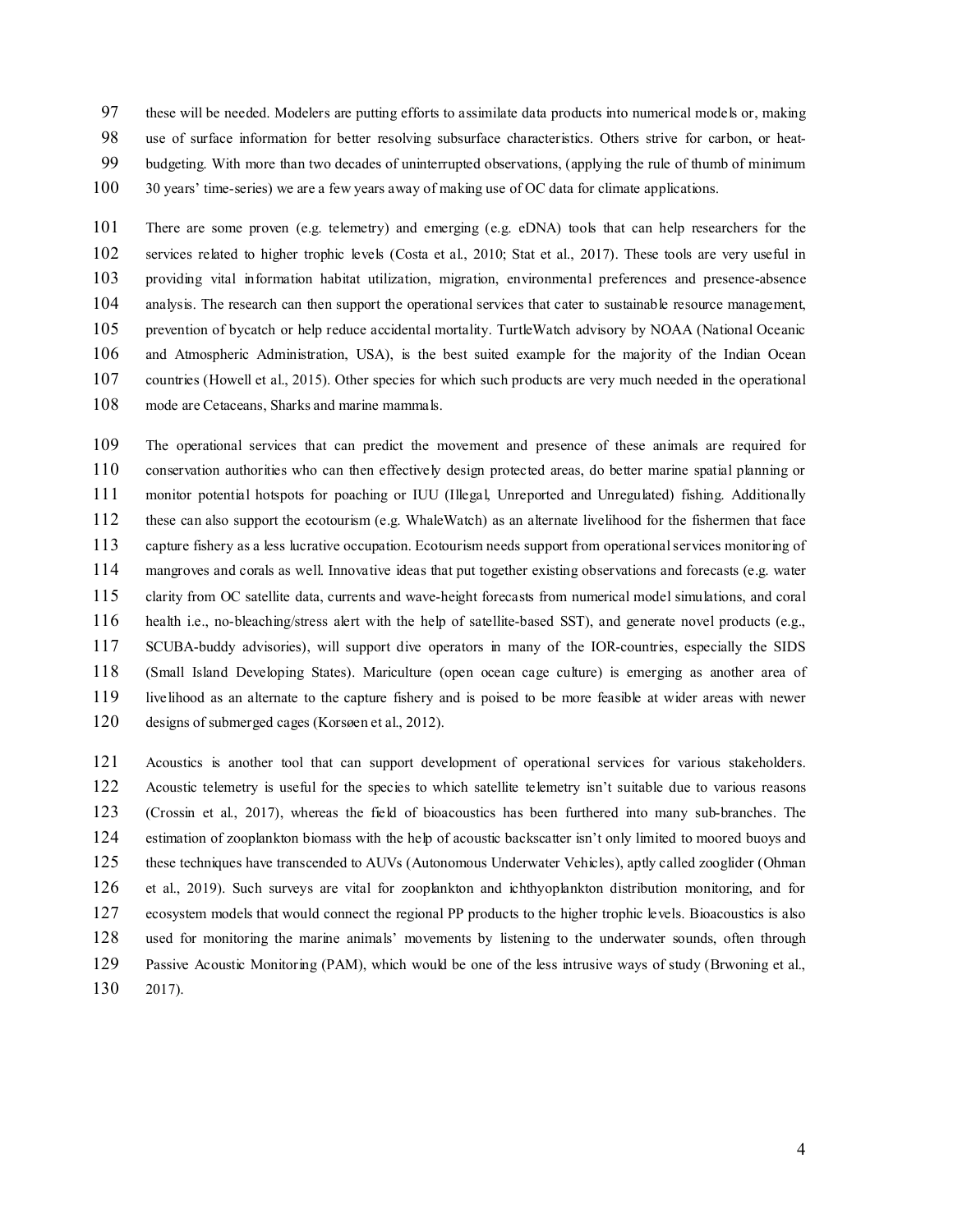#### 2.2 Services to mitigate threats to the ecosystem

Many of the human activities can be nuisance to the marine environment in different ways and anthropogenic

sound in the ocean is one such example (Williams et al., 2015). Future operational services will need to account

for and develop ways to monitor the oceanic soundscape.

 Another common anthropogenic impact on the marine ecosystems is transport and introduction of alien (non- native) species through the ballast water. These species when lack natural predators, are often turn out to be invasive species and throw off the local ecological equilibrium (Bailey S.A., 2015). Oil spill is yet another source of pollution from the ships. These can be addressed up to certain extent by monitoring vessel AIS (Automatic Identification System) data and applying artificial intelligence-machine learning (AI-ML) tools to 140 identify the ship behavioural patterns prior to such discharges; and then use it as predictive model (Soares et al., 2019).

 Plastic adversely impacts the marine environment in multiple ways. The known pathways include ghost fishing (entanglement), ingestion, bioaccumulation and allied effects, as well as transport of alien species and pollutants. Among the top-20 countries globally with inadequately managed plastic as a source to the ocean, half 145 are the IOR countries. All of the Bay of Bengal peripheral countries face the issue of land-plastic management (Jambeck et al., 2015). Thus, the Bay of Bengal needs to be a prime focus to monitor the oceanic and beach debris in the mission mode, with the triad of *in-situ* surveys, dispersion models and latest remote sensing techniques (Martínez-Vicente et al., 2019). Whether it is about addressing entry of the plastic from land to ocean, or sustainable exploitation of shared fish stocks; progressive and tangible engagement among stakeholders through forums such as SAARC (South Asian Association for Regional Cooperation), BIMSTEC (Bay of Bengal Initiative for Multi-Sectoral Technical and Economic Cooperation), WIOMSA (Western Indian Ocean Marine Science Association) or RIMES (Regional Integrated Multi-Hazard Early Warning System for Africa and Asia), is a necessity.

 On the other hand, mass sink of jellyfish swarming has been reported in the Arabian Sea (Billet et al., 2006). Jellyfish swarms are known to be disruptive to fisheries and to the cooling water intake facilities of coastal industries with causes little known, and thus the need for development of predictive capabilities. The Arabian Sea also witnesses large scale blooms of *Noctiluca scintillans* and research in recent years may provide the foundation for the bloom forecasting (Xiang et al., 2019). Crashing of jellyfish swarms or algal blooms have implications to the deep sea ecology, particularly in regions such as the Arabian Sea, which has prominent oxygen minimum zone (OMZ) (Rixen et al., 2020). .Stratified waters such as those of the northern Indian Ocean basins have implications for large pelagic, which may face additional fishing pressure with the expansion of the OMZs due to shrinkage of the habitat (Nimit et al., 2020).

2.3 Effective dissemination and user-engagement

 While it is important to have robust observations and modelling capabilities in order to generate operational services and products, it is equally important to have effective dissemination. Presently, the IOR countries rely on information dissemination through conventional modes that are almost entirely land-based. Dissemination of

operational services onboard has its own benefits during fair weather as well in terms of fuel saving. However,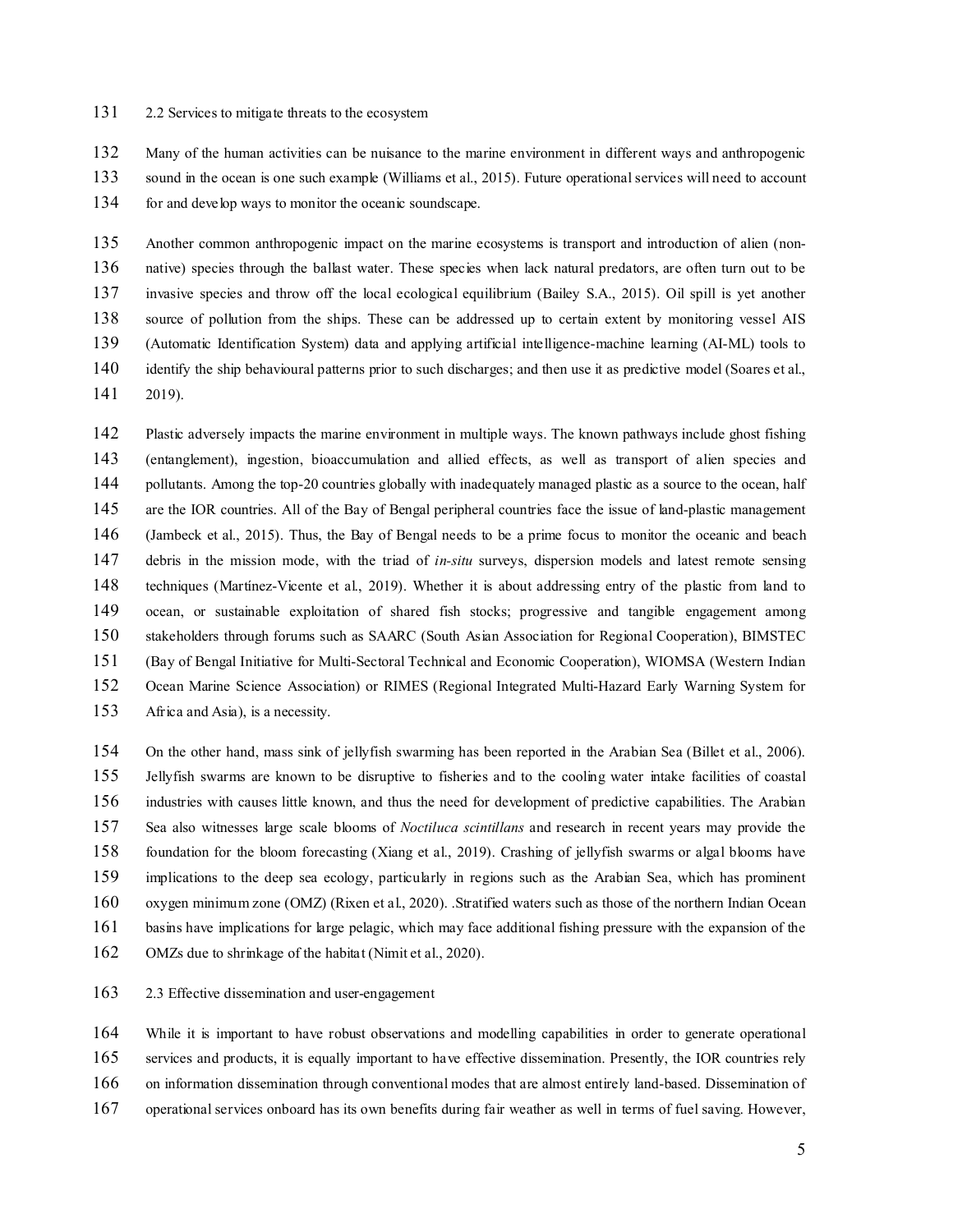due to limitation of cellular signal support at sea, it is imperative that a full-fledge dissemination system should

be supported through satellite communication (Singh et al., 2016). This results in episodes such as cyclone

- Ockhi wherein lack of timely alerts costs many lives (Roshan M, 2018). Such dissemination systems are to be
- provided along with feedback mechanism, to validate the services in real or near-real time. The feedbacks also
- open new avenues of data collection. Crowdsourcing of data gathering could play an essential role in making
- seafarers eyes and ears of the scientists (Kelly et al., 2020).

#### **3. Recommendations**

 All of the seven themes of the UNDOSSD have major implications to the needs of the IOR countries, and has stakeholders at its heart. Hence, operational services can be one of the most important approaches for the 177 community engagement in the fulfilment of theme's goals. The existing frameworks of IIOE-2 and others (e.g. RIMES) may be utilized to ensure that the IOR countries can share their know-how (e.g. digital gene/metabarcoding bank) and have access to the operational services, which will fulfil 'transparent ocean' and 'inspiring and engaging ocean' goals. Reliable maps of oil-spill and marine debris are essential for meeting the goal of 'clean ocean'. In addition to the adverse physical sea-state, algal bloom and jellyfish swarming predictions are required for achieving 'safe ocean' objective. Coral-bleaching and SCUBA-buddy advisories can form important pillar to 'healthy and resilient ocean' by supporting ecotourism-based alternate livelihood. Telemetry, acoustics and genomics aided by satellite data and model simulations will enable us in managing responsible fisheries through the virtue of 'predictive ocean'. This can in turn ensure 'sustainable and productive oceans' for the coming generations.

## **Acknowledgements**

 The author acknowledges support from Scientific Committee on Oceanic Research (SCOR). The author also thanks Director, INCOIS for the motivation for this study. The author is grateful for the support and encouragement from the co-founders of IIOE-2 ECSN (Early Career Scientists' Network). This is INCOIS contribution no. XYZ.

## **References**

- Bailey, S. A.: An overview of thirty years of research on ballast water as a vector for aquatic invasive species to
- freshwater and marine environments. *Aquatic Ecosystem Health & Management*, *18*(3), 261-268. DOI:
- 10.1080/14634988.2015.1027129, 2015.
- Behrenfeld, M. J., & Falkowski, P. G.: Photosynthetic rates derived from satellite‐based chlorophyll concentration. *Limnology and oceanography*, 42(1), 1-20. DOI: 10.4319/lo.1997.42.1.0001, 1997.
- 200 Billett, D. S. M., Bett, B. J., Jacobs, C. L., Rouse, I. P., & Wigham, B. D.: Mass deposition of jellyfish in the
- deep Arabian Sea. *Limnology and Oceanography*, *51*(5), 2077-2083. DOI: 10.4319/lo.2006.51.5.2077, 2006.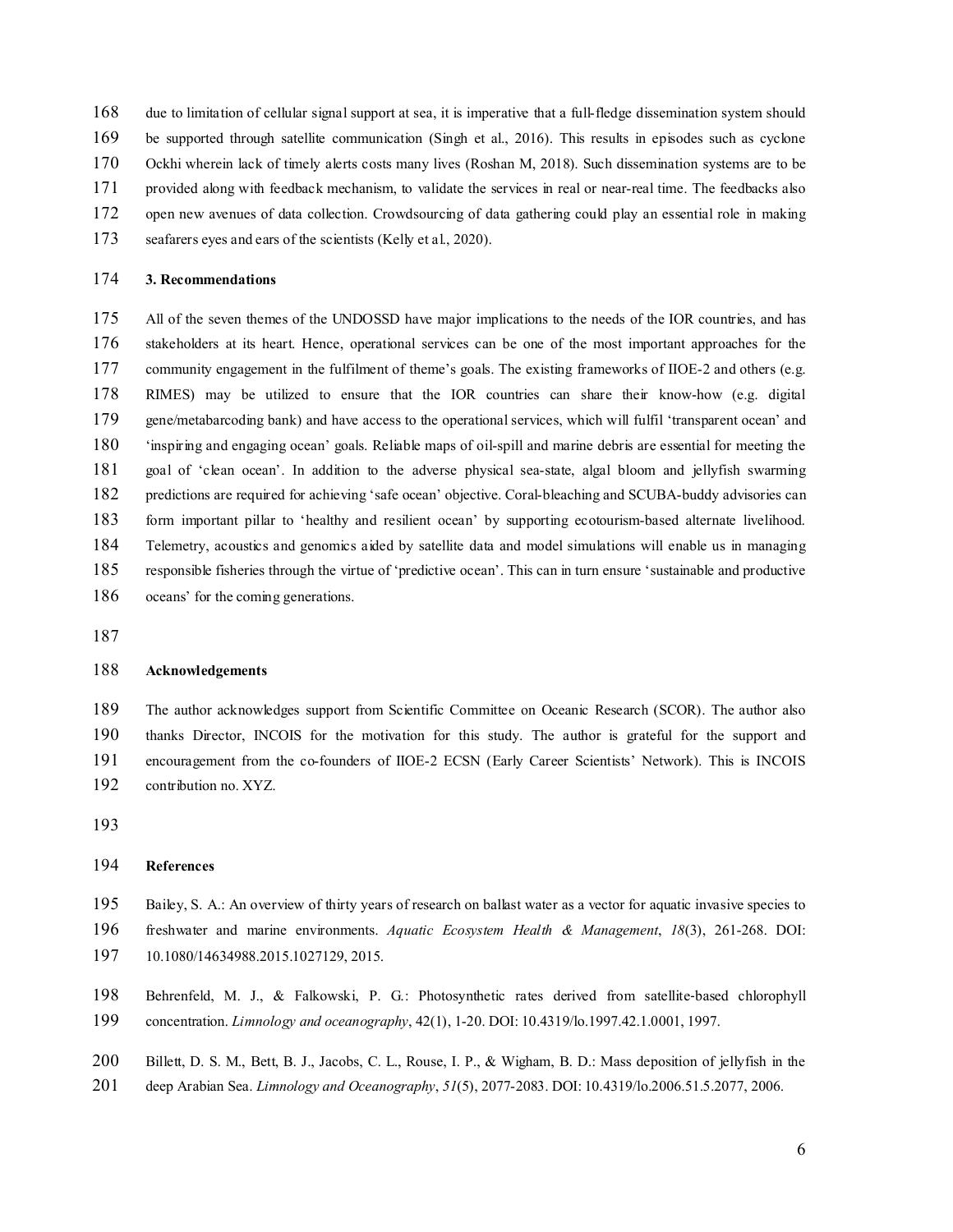- Browning, E.; Gibb, R.; Glover-Kapfer, P. and Jones, K.E.: Passive acoustic monitoring in ecology and conservation. Woking, UK, WWF-UK, 76pp. (WWF Conservation Technology Series 1(2)). DOI: 10.25607/OBP-876, 2017.
- Bruinsma, S., M. Fedrizzi, J. Yue, C. Siemes, and S. Lemmens (2021), Charting satellite courses in a crowded thermosphere, Eos, 102, Published on 19 January 2021. DOI: 10.1029/2021EO153475.
- 207 Costa, D. P., Block, B. A., Bograd, S., Fedak, M. A., & Gunn, J. S.: TOPP as a marine life observatory: using
- electronic tags to monitor the movements, behaviour and habitats of marine vertebrates. *Proc. OceanObs*, 9, 21- 25, 2010.
- 210 Crossin, G. T., Heupel, M. R., Holbrook, C. M., Hussey, N. E., Lowerre-Barbieri, S. K., Nguyen, V. M., Raby,
- G.D. & Cooke, S. J. Acoustic telemetry and fisheries management. *Ecological Applications*, *27*(4), 1031-1049. DOI: 10.1002/eap.1533, 2017.
- Hood, R.R., Urban, E.R., McPhaden, M.J., Su, D. and Raes, E., 2016. The 2nd International Indian Ocean Expedition (IIOE-2): Motivating New Exploration in a Poorly Understood Basin. Limnology and Oceanography
- Bulletin, 25(4), pp.117-124. DOI: 10.1002/lob.10149.
- Howell, E. A., Hoover, A., Benson, S. R., Bailey, H., Polovina, J. J., Seminoff, J. A., & Dutton, P. H.:
- 217 Enhancing the TurtleWatch product for leatherback sea turtles, a dynamic habitat model for ecosystem-based
- management. *Fisheries Oceanography*, *24*(1), 57-68. DOI: 10.1111/fog.12092, 2015.
- Huemmrich, K. F., Campbell, P. K. E., Gao, B. C., Flanagan, L. B., & Goulden, M.: ISS as a platform for optical remote sensing of ecosystem carbon fluxes: a case study using HICO. *IEEE Journal of Selected Topics in Applied Earth Observations and Remote Sensing*, *10*(10), 4360-4375. DOI: 10.1109/JSTARS.2017.2725825, 2017.
- Jambeck, J. R., Geyer, R., Wilcox, C., Siegler, T. R., Perryman, M., Andrady, A., Narayan, R. & Law, K. L.: Plastic waste inputs from land into the ocean. *Science*, *347*(6223), 768-771. DOI: 10.1126/science.1260352, 2015.
- 226 Kelly, R., Fleming, A., Pecl, G. T., von Gönner, J., & Bonn, A.: Citizen science and marine conservation: a global review. *Philosophical Transactions of the Royal Society B*, *375*(1814), 20190461. DOI: 10.1098/rstb.2019.0461, 2020.Korsøen, Ø. J., Fosseidengen, J. E., Kristiansen, T. S., Oppedal, F., Bui, S., & Dempster, T.: Atlantic salmon (Salmo salar L.) in a submerged sea-cage adapt rapidly to re-fill their swim bladders in an underwater air filled dome. *Aquacultural engineering*, *51*, 1-6. DOI: 10.1016/j.aquaeng.2012.04.001, 2012.
- Martínez-Vicente, V., Clark, J. R., Corradi, P., Aliani, S., Arias, M., Bochow, M., ... & Vethaak, A. D.: Measuring marine plastic debris from space: initial assessment of observation requirements. *Remote Sensing*, *11*(20), 2443. DOI: 10.3390/rs11202443, 2019.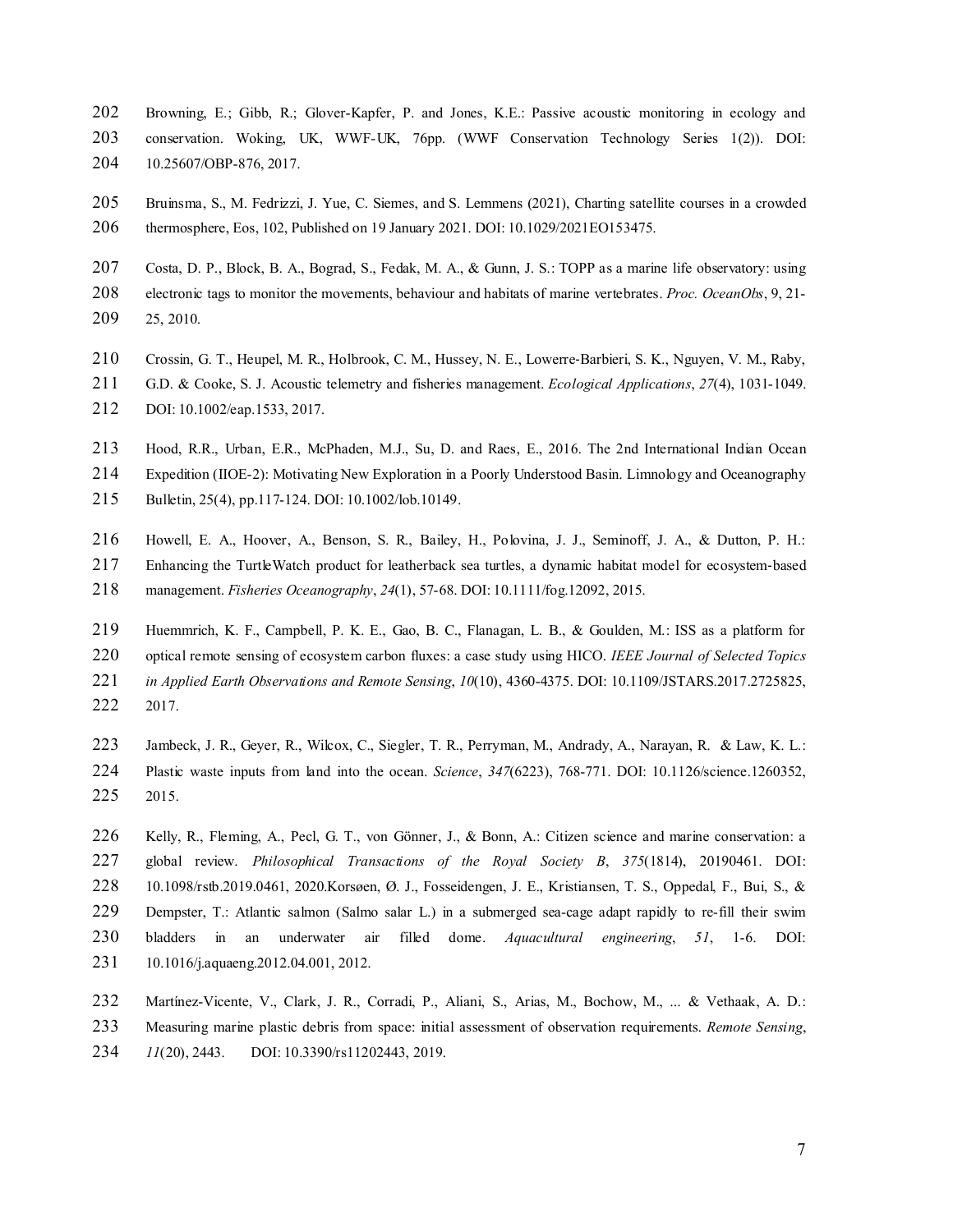- Martini, U., Buffa, F., & Notaro, S.: Community participation, natural resource management and the creation of
- innovative tourism products: Evidence from Italian networks of reserves in the Alps. *Sustainability*, *9*(12), 2314.
- DOI: 10.3390/su9122314, 2017.
- Miller, S. D., Straka, W., Mills, S. P., Elvidge, C. D., Lee, T. F., Solbrig, J., Walther, A., Heidinger, A.K. &
- Weiss, S. C.:. Illuminating the capabilities of the suomi national polar-orbiting partnership (NPP) visible
- infrared imaging radiometer suite (VIIRS) day/night band. *Remote Sensing*, *5*(12), 6717-6766. DOI:
- 10.3390/rs5126717, 2013.
- Nimit, K., Masuluri, N. K., Berger, A. M., Bright, R. P., Prakash, S., TVS, U., Rohit, P., Ghosh, S. & Varghese, S. P.: Oceanographic preferences of yellowfin tuna (*Thunnus albacares*) in warm stratified oceans: A remote sensing approach. *International Journal of Remote Sensing*, *41*(15), 5785-5805. DOI: 10.1080/01431161.2019.1707903, 2020.
- 246 Ohman, M. D., Davis, R. E., Sherman, J. T., Grindley, K. R., Whitmore, B. M., Nickels, C. F., & Ellen, J. S.:
- Zooglider: an autonomous vehicle for optical and acoustic sensing of zooplankton. *Limnology and*
- *Oceanography: Methods*, *17*(1), 69-86. DOI: 10.1002/lom3.10301, 2019.
- OSOS, 2019. 1st International Operational Satellite Oceanography Symposium; June 18, 2019 June 20, 2019; 250 College Park, MD; United States.
- Rixen, T., Cowie, G., Gaye, B., Goes, J., do Rosário Gomes, H., Hood, R.R., Lachkar, Z., Schmidt, H.,
- Segschneider, J. and Singh, A., 2020. Reviews and syntheses: Present, past, and future of the oxygen minimum
- zone in the northern Indian Ocean. Biogeosciences, 17(23), pp.6051-6080. DOI: 10.5194/bg-17-6051-2020.
- Roshan, Manas: *Cyclone Ockhi: disaster risk management and sea safety in the Indian marine fisheries sector.*
- Chennai, India, International Collective in Support of Fishworkers, 73pp. ISBN 978-93-80802-73-2, 2018.
- Ruddick, K., Neukermans, G., Vanhellemont, Q., & Jolivet, D.: Challenges and opportunities for geostationary
- ocean colour remote sensing of regional seas: A review of recent results. *Remote Sensing of Environment*, *146*,
- 63-76. DOI: 10.1016/j.rse.2013.07.039, 2014.
- 259 Singh, D., Kimbahune, S., & Singh, V. V.: Mobile signal extension in deep sea—Towards a safe and sustainable
- fisheries. In *2016 ITU Kaleidoscope: ICTs for a Sustainable World (ITU WT)* (pp. 1-8). IEEE. DOI:
- 10.1109/ITU-WT.2016.7805711, 2016.
- Soares, A., Dividino, R., Abreu, F., Brousseau, M., Isenor, A. W., Webb, S., & Matwin, S.: CRISIS: integrating AIS and ocean data streams using semantic web standards for event detection. In *2019 International Conference on Military Communications and Information Systems (ICMCIS)* (pp. 1-7). IEEE. DOI: 10.1109/ICMCIS.2019.8842749, 2019.
- Stat, M., Huggett, M. J., Bernasconi, R., DiBattista, J. D., Berry, T. E., Newman, S. J., Harvey, E.S. & Bunce, M.: Ecosystem biomonitoring with eDNA: metabarcoding across the tree of life in a tropical marine environment. *Scientific Reports*, *7*(1), 1-11. DOI: 10.1038/s41598-017-12501-5, 2017.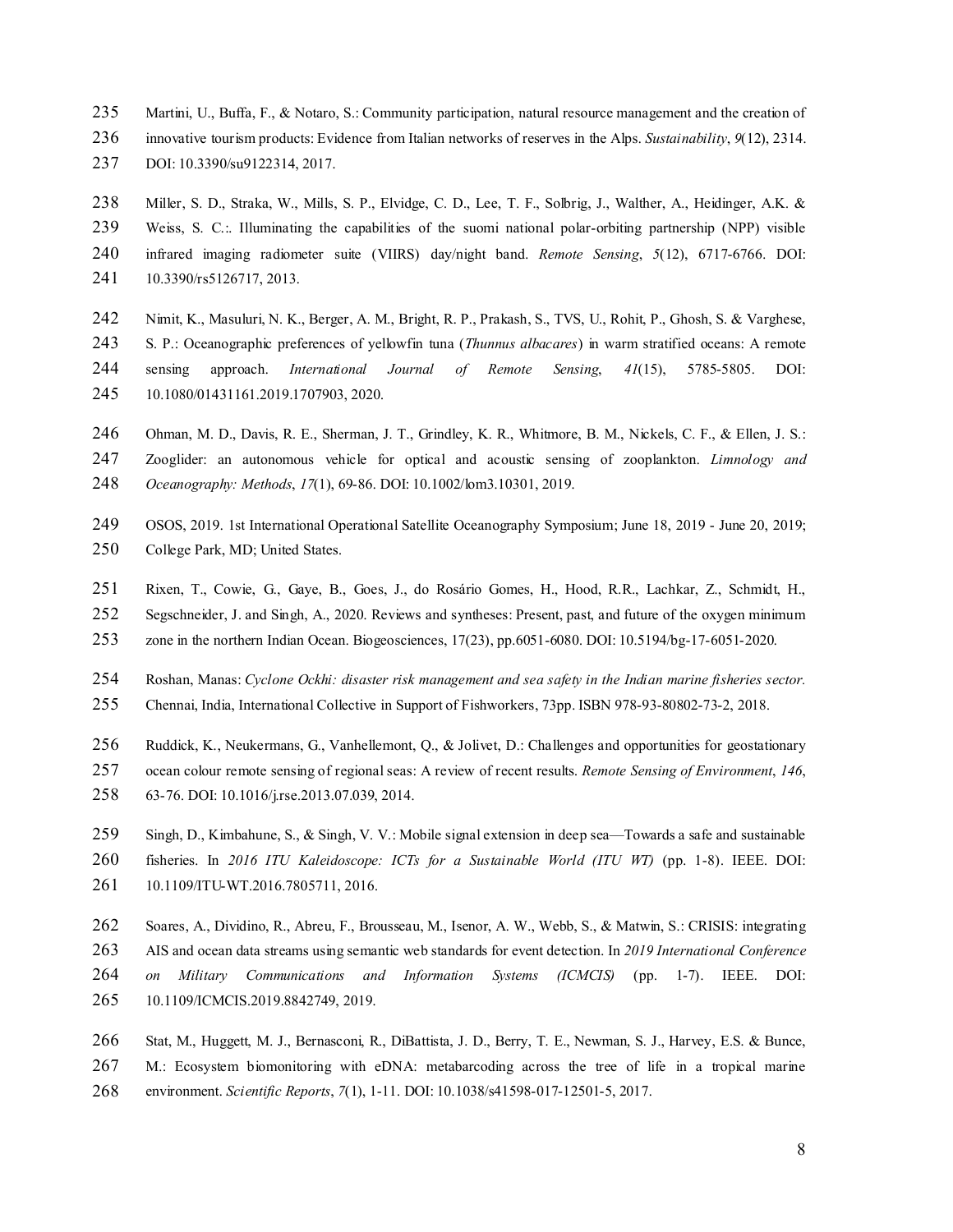- Timothy Doyle: Blue Economy and the Indian Ocean Rim, *Journal of the Indian Ocean Region*, 14:1, 1-6, DOI: 10.1080/19480881.2018.1421450, 2018.
- Williams, R., Erbe, C., Ashe, E., & Clark, C. W.: Quiet (er) marine protected areas. *Marine pollution bulletin*,
- *100*(1), 154-161. DOI: 10.1016/j.marpolbul.2015.09.012, 2015.
- 273 Wilson, C.: The rocky road from research to operations for satellite ocean-colour data in fishery management.
- *ICES Journal of Marine Science*, 68(4), 677-686, DOI: 10.1093/icesjms/fsq168, 2011.
- Xiang, C., Tan, Y., Zhang, H., Liu, J., Ke, Z., & Li, G.: The key to dinoflagellate (Noctiluca scintillans)
- blooming and outcompeting diatoms in winter off Pakistan, northern Arabian Sea. *Science of The Total*
- *Environment*, *694*, 133396. DOI: 10.1016/j.scitotenv.2019.07.202, 2019.